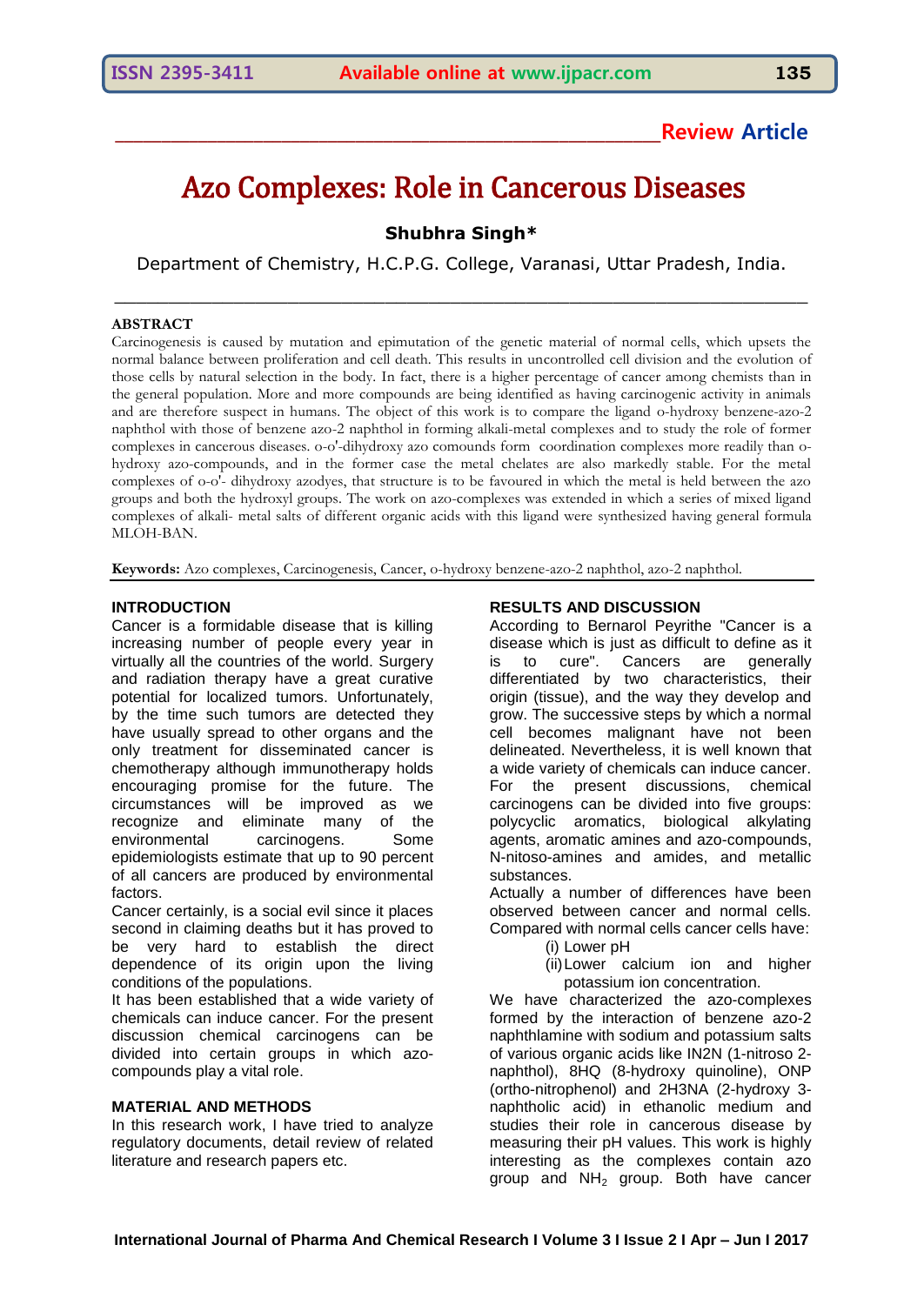producing tendency. Therefore, this work throws some more intense light on the chemical aspects of some of the developments in cancer chemotherapy with the hope that it will attract the additional chemists into the war on cancer.

We have observed that the pH of ligand ortho hydroxyl azo-2 naphthylamine in absolute ethanol at room temperature is at pH 11.1. As we go on adding various salts e.g. M1N2N, MONP and M2H3NA having amounts 500 mg, 1gm, 1.5gms, 2 gms and 2.5 gms for every mentioned salts separately, we have seen that the pH decreases.

The pH measurement was taken at atmospheric pressure and at  $22-25^{\circ}$ C. The pH values are listed in the following table.

| ×<br>. .<br>۰.<br>×<br>٩ |  |
|--------------------------|--|
|--------------------------|--|

| Ligand       | Salt M1N2N added<br>in milligrams | рH  |
|--------------|-----------------------------------|-----|
|              |                                   | 9.5 |
|              | 500                               | 9.3 |
| OH-BAN=L2 in | 1000                              | 9.0 |
| 95% ethanol  | 1500                              | 8.8 |
|              | 2000                              | 8.5 |
|              | 2500                              | 8.2 |
|              | Salt M8HQ added<br>in milligrams  | рH  |
|              | 500                               | 8.1 |
|              | 1000                              | 8.8 |
|              | 1500                              | 8.4 |
|              | 2000                              | 8.0 |
|              | 2500                              | 7.7 |
|              | Salt MONP added                   | рH  |
|              | in milligrams                     |     |
|              | 500                               | 8.9 |
|              | 1000                              | 8.4 |
|              | 1500                              | 7.9 |
|              | 2000                              | 7.4 |
|              | 2500                              | 6.9 |
|              | Salt M2H3NA                       |     |
|              | added in                          | рH  |
|              | milligrams                        |     |
|              | 500                               | 8.8 |
|              | 1000                              | 8.2 |
|              | 1500                              | 7.6 |
|              | 2000                              | 7.0 |
|              | 2500                              | 6.4 |

Apart from  $\beta$ -naphthylamine we have azo group having 0-0' substitutents as OH and  $NH<sub>2</sub>$ which have electron releasing nature. Therefore, electron density on azo group is maximum in this case and thus it has the maximum carcinogenic tendency.

By exogenic synthesis in human system some unsaturated groups and binding sites having high electron density are formed, then they may produce cancer. For example some forms of cancer is linked with the saline composition of the water that one regularly drinks. There is an ethnic group members which invariably drink water which contains a low concentration of magnesium salts, the incidence of

carcinoma of the stomach in this group is statistically higher than in others.

To see the role of azo-complexes in cancerous disease we took azo-complexes formed by the interaction of azo-ligands like benzene azo-2 naphthol, ortho-hydroxy benzene azo-2 naphthol, ortho-carboxyl benzene azo-2 naphthol,ortho-hydroxy benzene azo-2 naphthylamine and sodium and potassium salts of 1-nitrose 2-naphthol, 8-hydroxyquinoline, ortho-nitrophenol and 2-hydroxy 3 naphthoic acid in ethanol.

The complexes have been synthesized and characterized by elemental analysis, decomposition temperature and infra red spectra. Since cancer cells have lower calcium ion and higher potassium ion concentration. Therefore, azo-complexes with these calcium and potassium salts may throw some light on to lower the concentration of potassium by attracting it towards -N=N-group of the ligands taken. In this manner cancerous activity may be lowered.

Due to exogenic synthesis inside our system, it may be that (-N=N-) group is temporarily formed. Since due to higher electron density on nitrogen, it comes under the category of carcinogen, hence we thought that if it forms complexes by the salts which are taken orally, then the electron density of nitrogen of -N=Ngroup may be certainly lowered and thus carcinogenic activity may be reduced.

If concentrations of potassium inside the biological system is increased then the cell may be cancerous. In this case also, the  $(-N =$ N-) group is useful to lower the concentration of potassium and thus the cancerous activity of cells may be reduced. In either cases the study is important and useful.

A series of mixed ligand complexes of alkali metal salts were synthesized having general formula MLOH-BAN. Where  $M = Li$ , Na and K, L= deprotonated organic acids; 1-nitroso 2 naphthol(1N2N), 8-hydroxy quinoline(8-HQ), ortho-nitrophenol(ONP), 2-hydroxy 3 naphtholic acid(2H3NA), salicylic acid, salicylaldehyde, and OH-BAN (ortho- hydroxybenzene -azo-2-naphthol). The complexes were stable when stored under dry condition e.g. in a desiccator. All the complexes of ligand are colored either green, dark violet or brown. When heated, they underwent decomposition at a temperature higher than the melting point of ligand, OH-BAN. The complexes broke on heating to form the simple salts and ligand; and as such threw light on the fact that the bonding in these complexes was not strong. On the basis of analytical result and infra-red studies, these complexes were characterized.